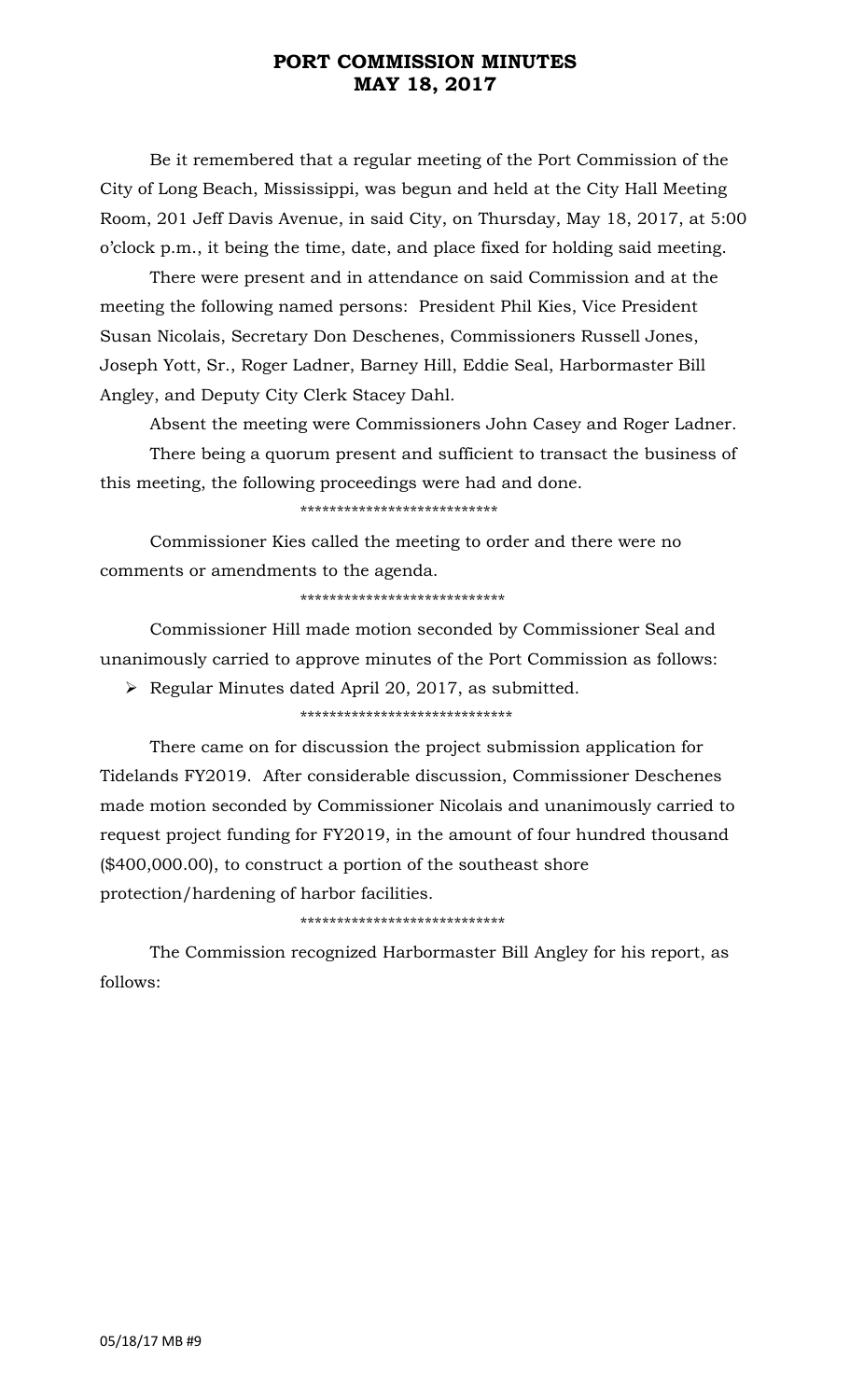## **PORT COMMISSION MINUTES MAY 18, 2017**

### **Harbor Master Report**

#### May 18, 2017

- Clean Marina Inspection Complete and Passed Waiting on final to have ceremony on June 13<sup>th</sup> at 1000 located at Long Beach Harbor
- The Pedestals have been delivered and are installed by myself.
- Pier 2 Slip 7 Power is still inoperable request budget amend from capital to repair and replace wire
- Recommend Tom Lundin for live aboard
- Signage for bait shop parking 5 min max in buckets so they can be moved for events
- Working with lawyer to proceed further with removal of derelict vessels.
- Live Aboard (Welch, Smith)
- Feb 136 of 218
- March137 of 218
- April 140 of 218
- May 146 of 218

\*\* \*\*

Based on the aforesaid report, the following action was taken:

- ➢ Commissioner Nicolais made motion seconded by Commissioner Hill and unanimously carried authorizing a budget amendment of funds from capitol improvement to operating funds for the repair and replacement of wire on Pier 2 Slip 7, as requested.
- ➢ Commissioner Nicolais made motion seconded by Commissioner Seal and unanimously carried to approve Mr. Tom Lundin as a live a board,